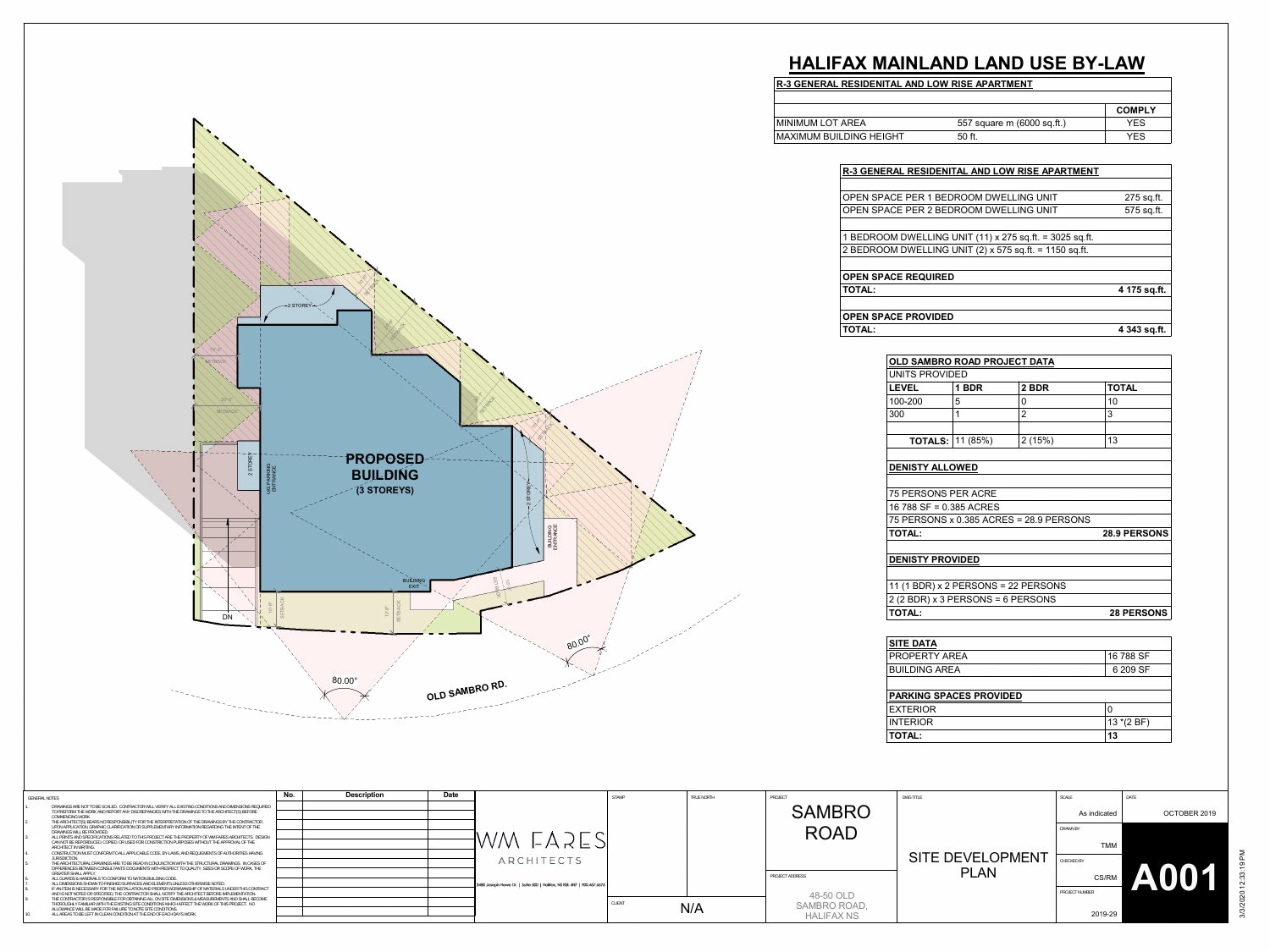

| <b>GENERAL NOTES</b>                                                                                                                                                                                     | No. | <b>Description</b> | Date |                                                                        | STAMP         | TRUE NORTH | PROJECT             | <b>DWG TITLE</b>    |                 | DATE         |
|----------------------------------------------------------------------------------------------------------------------------------------------------------------------------------------------------------|-----|--------------------|------|------------------------------------------------------------------------|---------------|------------|---------------------|---------------------|-----------------|--------------|
| DRAWINGS ARE NOT TO BE SCALED. CONTRACTOR WILL VERIFY ALL EXISTING CONDITIONS AND DIMENSIONS REQUIRED<br>TO PREFORM THE WORK AND REPORT ANY DISCREPANCIES WITH THE DRAWINGS TO THE ARCHITECT(S) BEFORE   |     |                    |      |                                                                        |               |            | <b>SAMBRO</b>       |                     |                 |              |
| COMMENCING WORK.                                                                                                                                                                                         |     |                    |      |                                                                        |               |            |                     |                     | $3/32" = 1'-0"$ | OCTOBER 2019 |
| THE ARCHITECT(S) BEARS NO RESPONSIBILITY FOR THE INTERPRETATION OF THE DRAWINGS BY THE CONTRACTOR.<br>UPON APPLICATION. GRAPHIC CLARIFICATION OR SUPPLEMENTARY INFORMATION REGARDING THE INTENT OF THE   |     |                    |      |                                                                        |               |            |                     |                     |                 |              |
| DRAWINGS WILL BE PROVIDED.                                                                                                                                                                               |     |                    |      |                                                                        |               |            | <b>ROAD</b>         |                     | DRAWN BY        |              |
| ALL PRINTS AND SPECIFICATIONS RELATED TO THIS PROJECT ARE THE PROPERTY OF WM FARES ARCHITECTS. DESIGN                                                                                                    |     |                    |      | WM FARESI                                                              |               |            |                     |                     |                 |              |
| CAN NOT BE REPORDUCED, COPIED, OR USED FOR CONSTRICTION PURPOSES WITHOUT THE APPROVAL OF THE<br>ARCHITECT IN WRITING.                                                                                    |     |                    |      |                                                                        |               |            |                     |                     | Author          |              |
| CONSTRUCTION MUST CONFORM TO ALL APPLICABLE CODE, BY-LAWS, AND REQUIEMENTS OF AUTHORITIES HAVING                                                                                                         |     |                    |      |                                                                        |               |            |                     | <b>FLOOR PLAN -</b> |                 |              |
| JURISDICTION.<br>THE ARCHITECTURAL DRAWINGS ARE TO BE READ IN CONTINCTION WITH THE STRUCTURAL DRAWINGS. IN CASES OF                                                                                      |     |                    |      | ARCHITECTS                                                             |               |            |                     |                     | CHECKED BY      |              |
| DIFFERENCES BETWEEN CONSULTANTS' DOCUMENTS WITH RESPECT TO QUALITY, SIZES OR SCOPE OF WORK, THE                                                                                                          |     |                    |      |                                                                        |               |            |                     |                     |                 |              |
| <b>GREATER SHALL APPLY.</b><br>ALL GUARDS & HANDRAILS TO CONFORM TO NATION BUILDING CODE.                                                                                                                |     |                    |      |                                                                        |               |            | PROJECT ADDRESS     | LEVEL P1 PARKING    | <b>Checke</b>   |              |
| ALL DIMENSIONS SHOWN TO FINISHED SURFACES AND FLEMENTS UNLESS OTHERWISE NOTED.                                                                                                                           |     |                    |      | 3480 Joseph Howe Dr.   Suite 500   Hallifax, NS B3L 4H7   902.457.6676 |               |            |                     |                     |                 |              |
| IF AN ITEM IS NECESSARY FOR THE INSTALLATION AND PROPER WORKMANSHIP OF MATERIALS LINDER THIS CONTRACT<br>AND IS NOT NOTED OR SPECIFIED. THE CONTRACTOR SHALL NOTIFY THE ARCHITECT BEFORE IMPLEMENTATION. |     |                    |      |                                                                        |               |            |                     |                     | PROJECT NUMBER  |              |
| THE CONTRACTOR IS RESPONSIBLE FOR OBTAINING ALL ON SITE DIMENSIONS & MEASUREMENTS AND SHALL BECOME                                                                                                       |     |                    |      |                                                                        |               |            | 48-50 OLD           |                     |                 |              |
| THOROUGHLY FAMILIAR WITH THE EXISTING SITE CONDITIONS WHICH AFFECT THE WORK OF THIS PROJECT. NO<br>ALLOWANCE WILL BE MADE FOR FAILURE TO NOTE SITE CONDITIONS.                                           |     |                    |      |                                                                        | <b>CLIENT</b> | N/A        | <b>SAMBRO ROAD,</b> |                     |                 |              |
| ALL AREAS TO BE LEFT IN CLEAN CONDITION AT THE END OF EACH DAYS WORK.                                                                                                                                    |     |                    |      |                                                                        |               |            | <b>HALIFAX NS</b>   |                     | 2019-29         |              |
|                                                                                                                                                                                                          |     |                    |      |                                                                        |               |            |                     |                     |                 |              |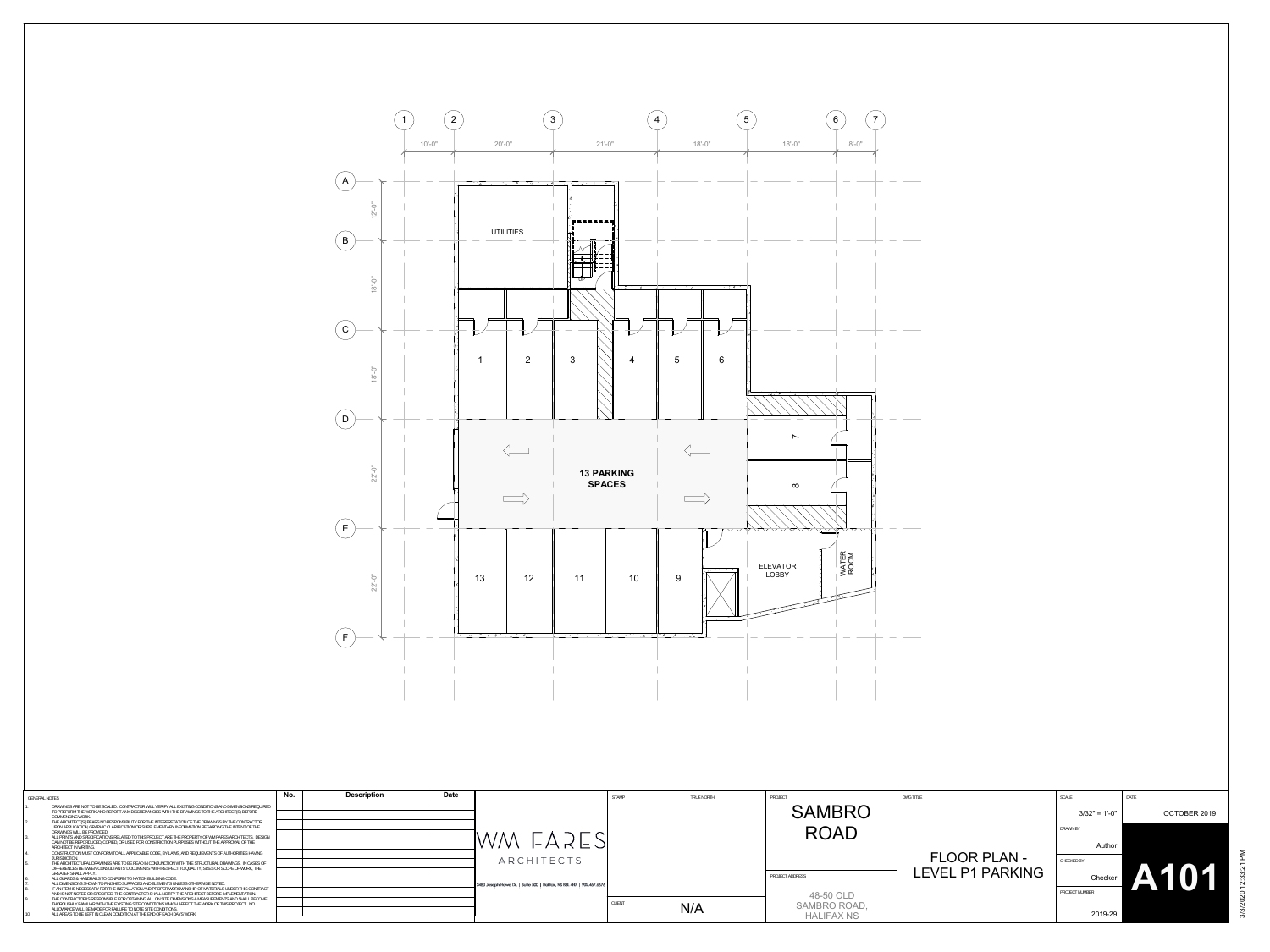

| TRUE NORTH | PROJECT<br><b>SAMBRO</b>                       | <b>DWG TITLE</b>                            | SCALE                                            | DATE                                           |             |
|------------|------------------------------------------------|---------------------------------------------|--------------------------------------------------|------------------------------------------------|-------------|
|            | <b>ROAD</b>                                    |                                             | $3/32" = 1'-0"$<br><b>DRAWN BY</b><br><b>TMM</b> | OCTOBER 2019                                   |             |
|            | PROJECT ADDRESS                                | <b>FLOOR PLAN -</b><br><b>LEVEL 100-200</b> | CHECKED BY<br>CS/RM                              | IP<br><b>IV</b><br>4<br>$\boldsymbol{\Lambda}$ | 12:33:22 PM |
| N/A        | 48-50 OLD<br>SAMBRO ROAD,<br><b>HALIFAX NS</b> |                                             | PROJECT NUMBER<br>2019-29                        |                                                | 3/3/2020    |

| <b>GENERAL NOTES</b> |                                                                                                                                                                                                        | No. | <b>Description</b><br>Date |                                                                        | <b>STAMP</b>  | <b>TRUE NORTH</b> |
|----------------------|--------------------------------------------------------------------------------------------------------------------------------------------------------------------------------------------------------|-----|----------------------------|------------------------------------------------------------------------|---------------|-------------------|
|                      | DRAWINGS ARE NOT TO BE SCALED. CONTRACTOR WILL VERIEY ALL EXISTING CONDITIONS AND DIMENSIONS REQUIRED                                                                                                  |     |                            |                                                                        |               |                   |
|                      | TO PREFORM THE WORK AND REPORT ANY DISCREPANCIES WITH THE DRAWINGS TO THE ARCHITECT(S) BEFORE<br>COMMENCING WORK.                                                                                      |     |                            |                                                                        |               |                   |
|                      | THE ARCHITECT(S) BEARS NO RESPONSIBILITY FOR THE INTERPRETATION OF THE DRAWINGS BY THE CONTRACTOR.<br>UPON APPLICATION, GRAPHIC CLARIFICATION OR SUPPLEMENTARY INFORMATION REGARDING THE INTENT OF THE |     |                            |                                                                        |               |                   |
|                      | DRAWINGS WILL BE PROVIDED.                                                                                                                                                                             |     |                            |                                                                        |               |                   |
|                      | ALL PRINTS AND SPECIFICATIONS RELATED TO THIS PROJECT ARE THE PROPERTY OF WM FARES ARCHITECTS. DESIGN<br>CAN NOT BE REPORDUCED. COPIED. OR USED FOR CONSTRICTION PURPOSES WITHOUT THE APPROVAL OF THE  |     |                            | $1$ WM FARE'                                                           |               |                   |
|                      | ARCHITECT IN WRITING.                                                                                                                                                                                  |     |                            |                                                                        |               |                   |
|                      | CONSTRUCTION MUST CONFORM TO ALL APPLICABLE CODE. BY-LAWS. AND REQUIEMENTS OF AUTHORITIES HAVING<br>JURISDICTION.                                                                                      |     |                            |                                                                        |               |                   |
|                      | THE ARCHITECTURAL DRAWINGS ARE TO BE READ IN CONJUNCTION WITH THE STRUCTURAL DRAWINGS. IN CASES OF                                                                                                     |     |                            | ARCHITECTS                                                             |               |                   |
|                      | DIFFERENCES BETWEEN CONSULTANTS' DOCUMENTS WITH RESPECT TO QUALITY, SIZES OR SCOPE OF WORK, THE<br><b>GREATER SHALL APPLY.</b>                                                                         |     |                            |                                                                        |               |                   |
|                      | ALL GUARDS & HANDRAILS TO CONFORM TO NATION BUILDING CODE.                                                                                                                                             |     |                            |                                                                        |               |                   |
|                      | ALL DIMENSIONS SHOWN TO FINISHED SURFACES AND ELEMENTS UNLESS OTHERWISE NOTED.<br>IF AN ITEM IS NECESSARY FOR THE INSTALLATION AND PROPER WORKMANSHIP OF MATERIALS UNDER THIS CONTRACT                 |     |                            | 3480 Joseph Howe Dr.   Suite 500   Hallifax, NS B3L 4H7   902,457.6676 |               |                   |
|                      | AND IS NOT NOTED OR SPECIFIED. THE CONTRACTOR SHALL NOTIFY THE ARCHITECT BEFORE IMPLEMENTATION.                                                                                                        |     |                            |                                                                        |               |                   |
|                      | THE CONTRACTOR IS RESPONSIBLE FOR OBTAINING ALL ON SITE DIMENSIONS & MEASUREMENTS AND SHALL BECOME<br>THOROUGHLY FAMILIAR WITH THE EXISTING SITE CONDITIONS WHICH AFFECT THE WORK OF THIS PROJECT. NO  |     |                            |                                                                        | <b>CLIENT</b> |                   |
|                      | ALLOWANCE WILL BE MADE FOR FAILURE TO NOTE SITE CONDITIONS.                                                                                                                                            |     |                            |                                                                        |               | N/A               |
|                      | ALL AREAS TO BE LEFT IN CLEAN CONDITION AT THE END OF EACH DAYS WORK.                                                                                                                                  |     |                            |                                                                        |               |                   |